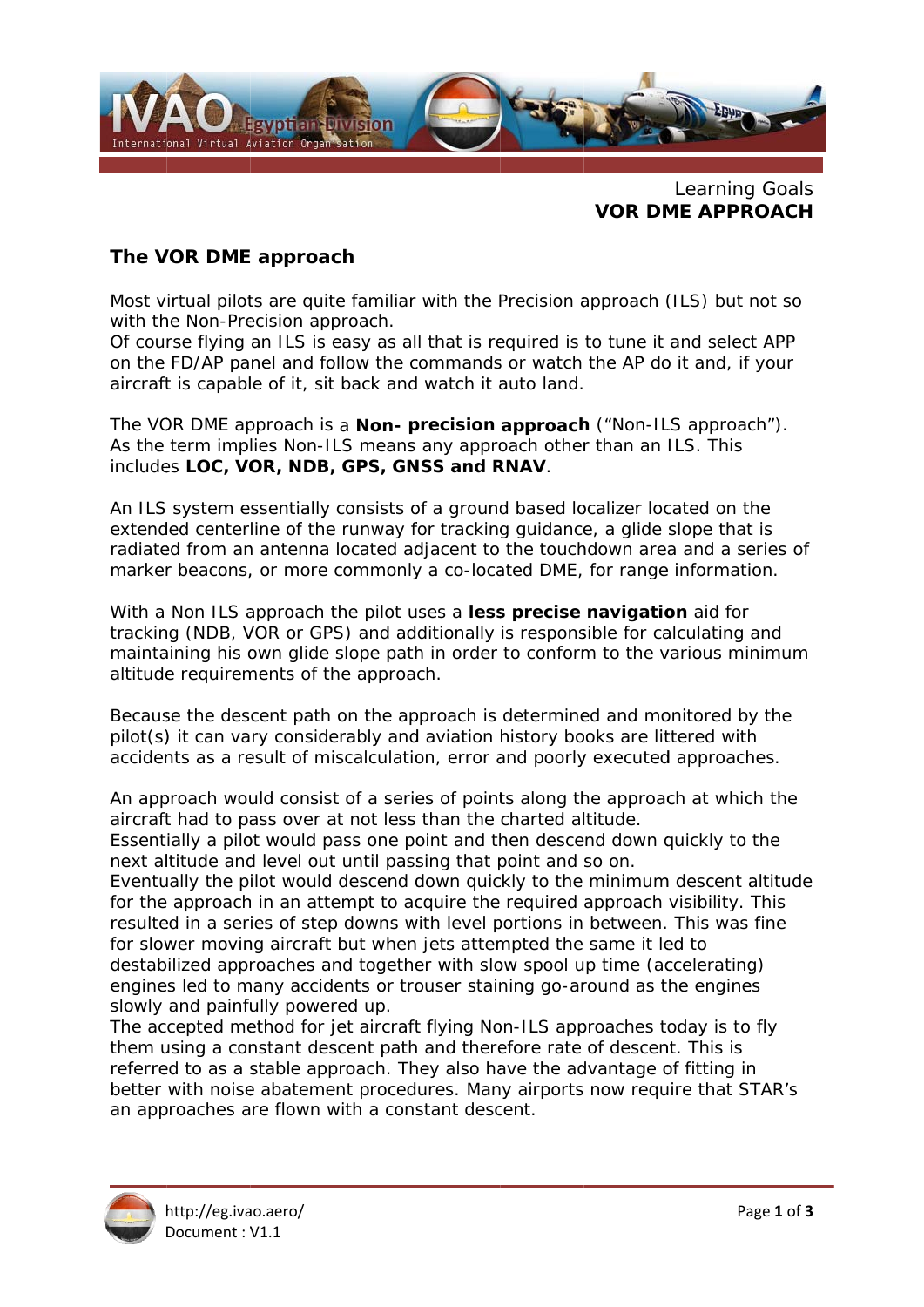## Example:

Let's do a flight from London (EGLL) to Rotterdam (EHRD). We are on the REDFA 2R arrival inbound MASOS intersection and descending to FL 060.

JEPPESEN ROTTERDAM, NETHERLANDS EHRD/RTM  $(13-2)$ **TURBERS** ROTTERDAM 30 JAN 09 VOR DME Rwy 24 ROTTERDAM Approach (R) ROTTERDAM Tower ATI<sup>4</sup> 126.67X 110.4 127.02 118.2 119.7G  $VOR$  $Flant$ Minimum Alt Apt Elev  $-14'$ **CTRIP** MD A(H) **RTM** Auch Crs  $D4.9$  $RWY - 15$  $420'$  (435') 1500  $238^\circ$ 2000' (2015') 110.4 (BELOW SEA LEVEL)  $4 2300$ MISSED APCH: Climb on track 238° to 2000'. Contact ATC. MISSED APCH WITH COMM FAILURE: Climb on track 238° to 2000', then turn LEFT to ROT NDB and hold or execute apch procedure again. 1800\* Alt Set: hPa Rwy Elev: -1 hPa Trans level: By ATC Trans alt: 3000' **MSA RTM VOR**  $446'$  $EH(P)-26$ **0** 238° 3.0 2000  $R_{1253}^{7.9}$ Navigation in the initial and  $\frac{1}{2}$  sos ntermediate apch segment is nec primarily based on rad vectors provided by ATC. **ROTTERDAM S**  $\overline{\bullet}$ 110.4 RTM **D<sub>4</sub>.0** \$2.00  $-081$ ROTTERDAM-404.5 RR  $DI.3$  $D10.8$ (TAF) 397 voo **IRWY2** ROTTERDAM 350.5 ROT  $547$ j.  $472'$ 532 5  $712$ 669'  $\mathcal{C}$  $20g$ . d O By ATC or with<br>COMM FAILURE.  $O_{28*}$ with COMM FAILURE 460  $(9.17,$ Á.  $04.39$  $04 - 20$  $04.3$ **RTM DAIE** 1.0 [10VOR]  $2.0$  [20 VOR] 3.0 [30 VOR]  $4.0$  [40 YOR] **MINIMUM ALT**  $760'$  $1080'$ 14001  $1720'$  $D4.9$ **O** For Minimum alt<br>on descent profile<br>see table above. **VOR**  $DA$ <sub>0</sub> **EH252** EH256  $058^\circ$ 2000 3000'l  $238°-0$  $DI.3$  $13.00^{4}$  $IRWY24$ **ITCH** displ  $238^\circ$ thresh 50'  $*440'$  $RWY 24 - 15'$  $1.3$  $4.9$ TO DISPLACED THRESHOLD Gnd speed-Kis 90  $\sqrt{70}$  $100$   $120$  $140$ 160 HIAL<sup>®</sup>  $2000'$ Descent gradient 5.24% or 372 478 531 637 743 849  $238°$ BART **on**  $[3.00^{\circ}]$ Descent augle MAP at D1.3 after VOR **JAR-OPS** STRAIGHT-IN LANDING RWY 24 CIRCLE-TO-LAND **Prohibited Southeast** of runway мол(н) 420' (435') Wa ALS out MOA<sub>(H)</sub>  $K1s$ ws. Δ  $RVR$  900 $m$  $\frac{1}{100}$  $440'$  (454')  $1500m$ RVR 1500m E  $520'$ (534') 155  $1600m$ **RVR** 1000m  $\overline{c}$ i BO  $760'$ (774') RVR 1800m  $2400m$ PANS OPS D 205  $760'$ (774') 3600m **PVR** 1400m **PVR** 2000m

ATC clears us for the VOR DME approach rwy 24 as published !